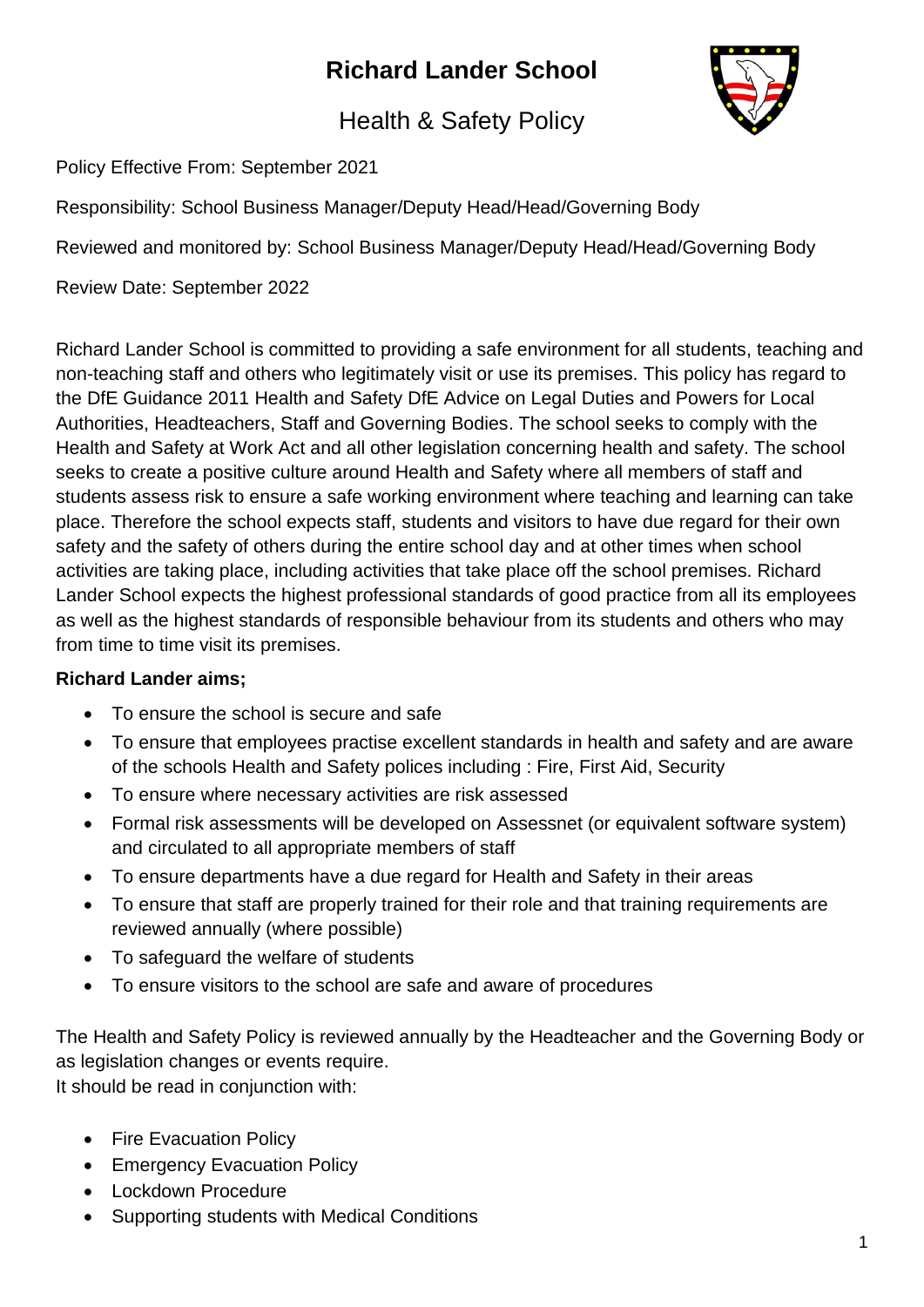- Medical Support First Aid Policy
- Behaviour and Discipline Policy

#### **Responsibilities**

It is recognised that individuals and groups of individuals have responsibilities for health, safety and welfare in the school. The individuals and groups identified below are expected to have read and understood the School's policies and procedures for ensuring health, safety and welfare and to conduct their duties in accordance with them. All members of staff are asked to read and act within the terms of the Health and Safety Policy, failure to do so could be considered under the disciplinary policy.

#### **Governors**

The governors are responsible for ensuring that mechanisms and procedures are in place for health, safety and welfare. The Governors will receive regular reports to enable them, in collaboration with the Headteacher, to prioritise resources for health, safety and welfare issues.

The Governors have appointed a Safety Governor to receive information, monitor the implementation policies, procedures and decisions and feedback to the Governing Body on health, safety and welfare issues. The Safety Governor is **Mr Jason Carne.** 

#### **Headteacher**

The Headteacher has responsibility for:-

- Day-to-day management of all health and safety matters relating to the occupants of the school in accordance with the health and safety policy;
- Ensuring action is taken on health, safety and welfare issues;
- Passing on information received on health and safety matters to appropriate people;
- Carrying out accident investigations; delegated to a senior member of staff where appropriate
- Chairing the school Health and Safety Committee delegated to the School Business Manager
- Ensuring that staff training needs are identified and provides resources to facilitate meeting these needs as appropriate;
- Liaising with governors and/or the LA on policy issues and any problems in implementing the health and safety policy;
- Co-operating with and providing necessary facilities for trades union safety representatives;
- Providing necessary facilities for all employees to be consulted on health and safety matters;
- Where contracts are negotiated directly between the school and the contractor, the Headteacher is also expected to monitor purchasing and contracting procedures, to ensure that their employer's health and safety policy is complied with.

Matters relating to the Health and Safety of the building are the responsibility of Pyramid as the PFI Provider. The School Business Manager is responsible for liaising with the PFI Provider.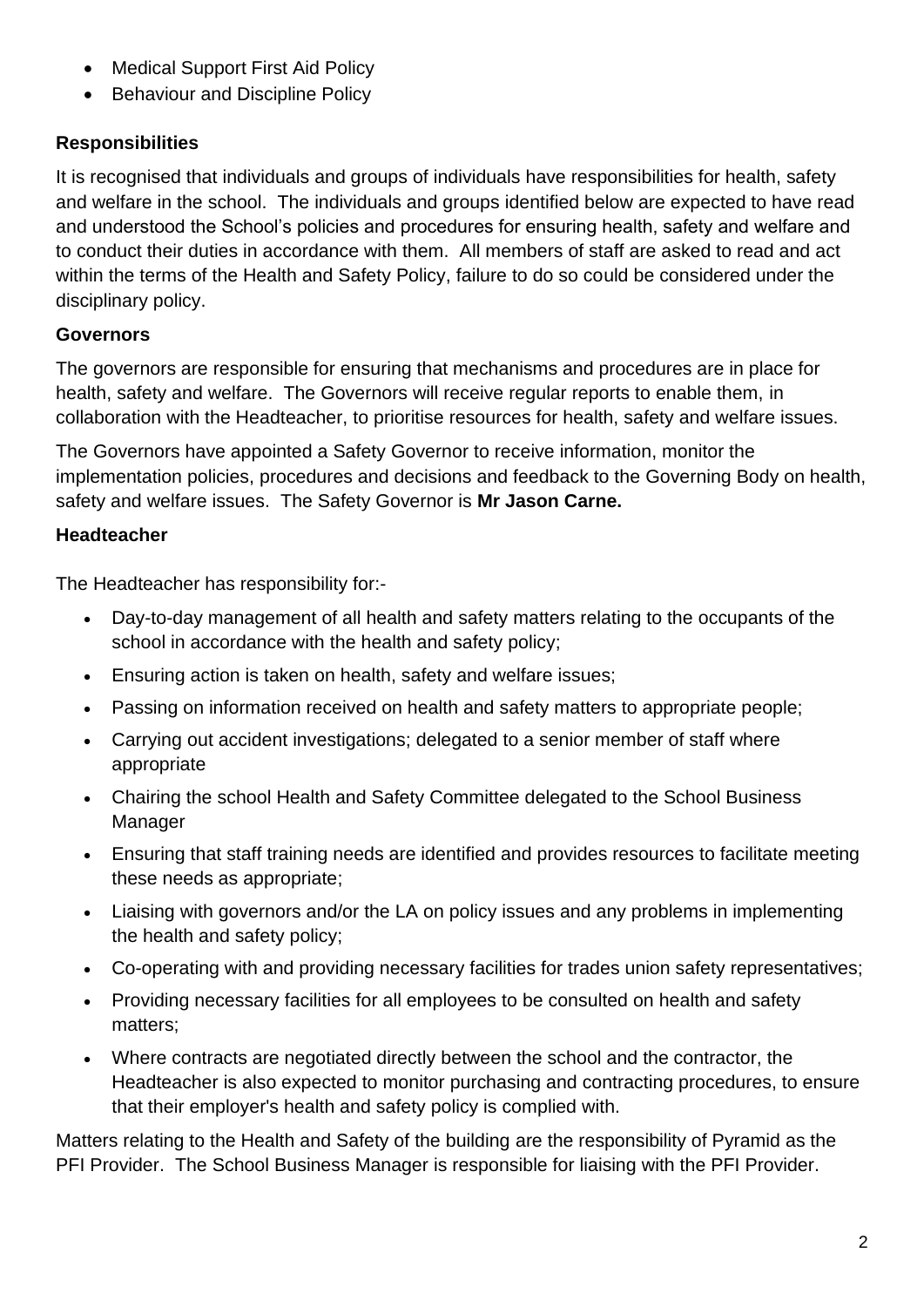The School Business Manager is appointed with the authority of the Headteacher to request action from the PFI Provider where conditions are considered to be unsafe.

\*Whilst responsibility for the above cannot be delegated, the function of carrying out these tasks can be delegated to other members of staff (i.e. the school's "Safety Manager"). In this school these functions have been delegated to the School Business Manager.

#### **Senior Management & Faculty/Department Heads**

Senior Management staff and Faculty/Department Heads have responsibilities for:-

- Day-to-day management of health and safety in accordance with the health and safety policy;
- In departments which have been identified as 'higher risk' such as DT Food, DT Technology, Science, Creative Arts, PE and the ARB, HOD are responsible for drawing up and reviewing departmental Health and Safety plans procedures regularly;
- In departments which have been identified as 'higher risk' such as DT Food, DT Technology, Science, Creative Arts, PE and the ARB, HOD are responsible for developing and reviewing Risk Assessments on all appropriate activies using Assessnet (or equivalent software package) and are responsible for circulating to all appropriate members of staff.
- Carrying out regular inspections and making reports to the head teacher;
- Ensuring action is taken on health, safety and welfare issues;
- Identifiying and arranging for staff training and information;
- Passing on health and safety information received to appropriate people;
- Acting on reports from staff, the Headteacher, the LA or Governors.

#### **All Employees**

All employees have a general responsibility, as far as reasonably practical, to ensure the health, safety and welfare of themselves and others who may be affected by anything they do or fail to do. In particular, employees have a responsibility for:-

- Checking classrooms/work areas are safe;
- Checking equipment is safe before use:
- Ensuring safe procedures are followed;
- Ensuring protective equipment is used, when needed;
- Participating in inspections and the health and safety committee, if appropriate;
- Bringing problems to the relevant manager's attention

In addition, all employees have a responsibility to co-operate with the employer on matters of health and safety, for instance supporting the school in its management of fire safety regulations.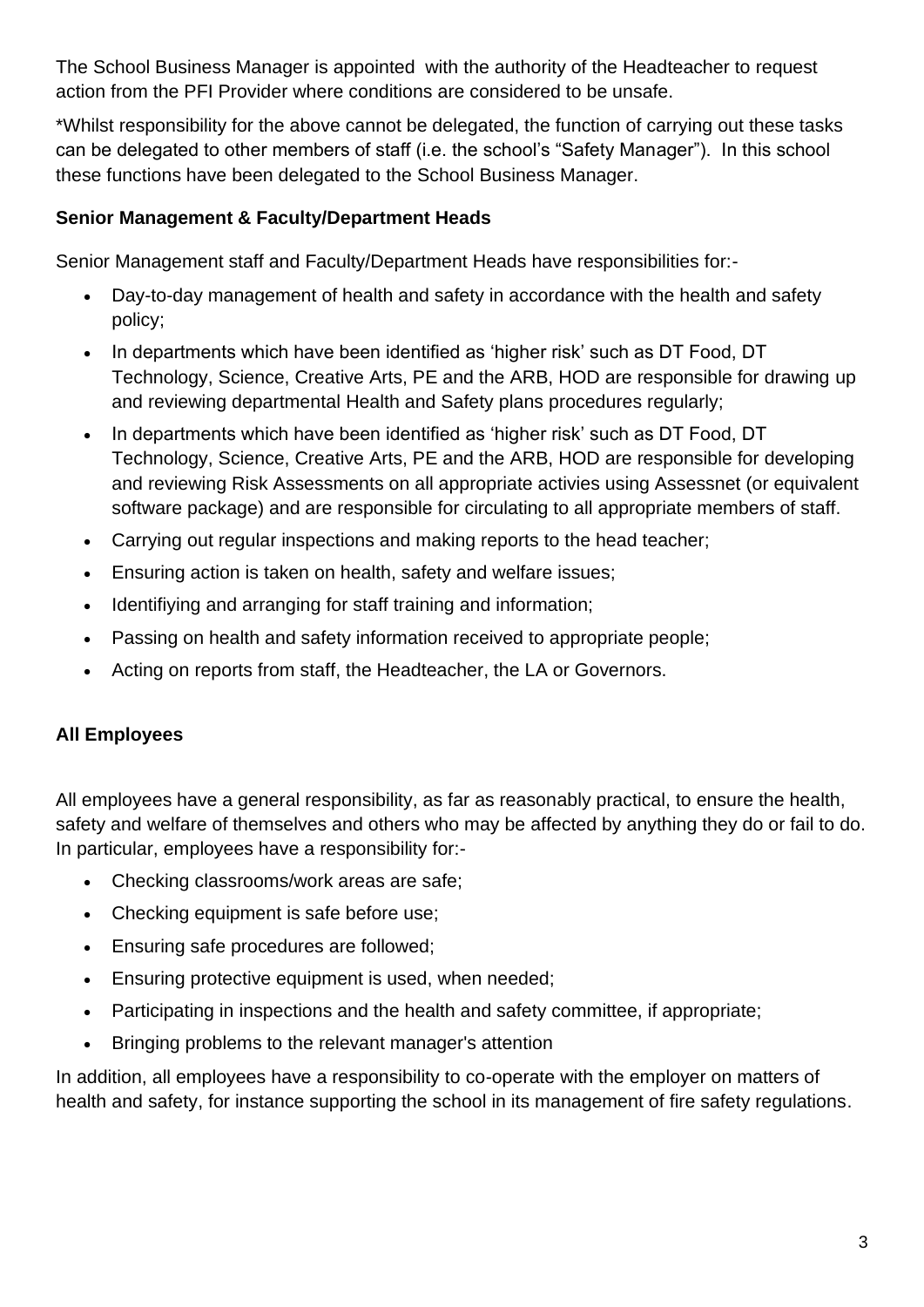#### **Volunteers**

Volunteers (such as parent-helpers, etc.) have a responsibility to act in accordance with the school's policies and procedures for health and safety and to report any incident or defective equipment to a member of staff immediately.

Volunteers are also expected to act only under the supervision of a suitably qualified member of staff.

#### **Procedure**

The school expects staff, students and visitors to follow health and safety procedures and risk assessments. The following must be adhered to:

#### **Risk Assessment**

The school will carry out risk assessments for relevant activities using the Assessnet Risk Assessment Software. Mitie / School Business Manager are responsible for managing the risk assessment process and producing relevant reports for the Headteacher and the Governors. Copies of risk assessments for school activies are held on Assessnet and for building / premises related risks assessment developed by Mitie are available on Sharepoint.

#### **Trips and Visits**

All staff who intend to take a trip or visit out of school should liaise with the Deputy Head / SBM and Outdoor Education Coordinator and follow Richard Lander procedures for recording and risk assessing trips.

As part of the planning process for any trip, visit or activity off the school site, the leader of the trip is responsible for ensuring that the activity has been fully Risk Assessed and a formal risk assessment is on Assessnet. The risk assessment will be reviewed by the SBM / Deputy Head and OEC. All members of staff who attend / support the trip must read and comply with the Risk Assessments.

#### **Internal Events**

All internal school events which fall outside of the day-to-day functionality of the school should be risk assessed. The relevant forms and risk assessments should be seen by the Deputy Head Teacher and Outdoor Education Coordinator (if appropriate).

Any staff running an event should liaise with the Deputy Head in the first instance.

#### **The School Site**

High Risk departments such as DT Food, DT Technology, PE, Science and the ARB have in place detailed local management arrangements and risk assessments which identify and address all possible hazards in their subject area. Teaching areas must be obviously safe. Specific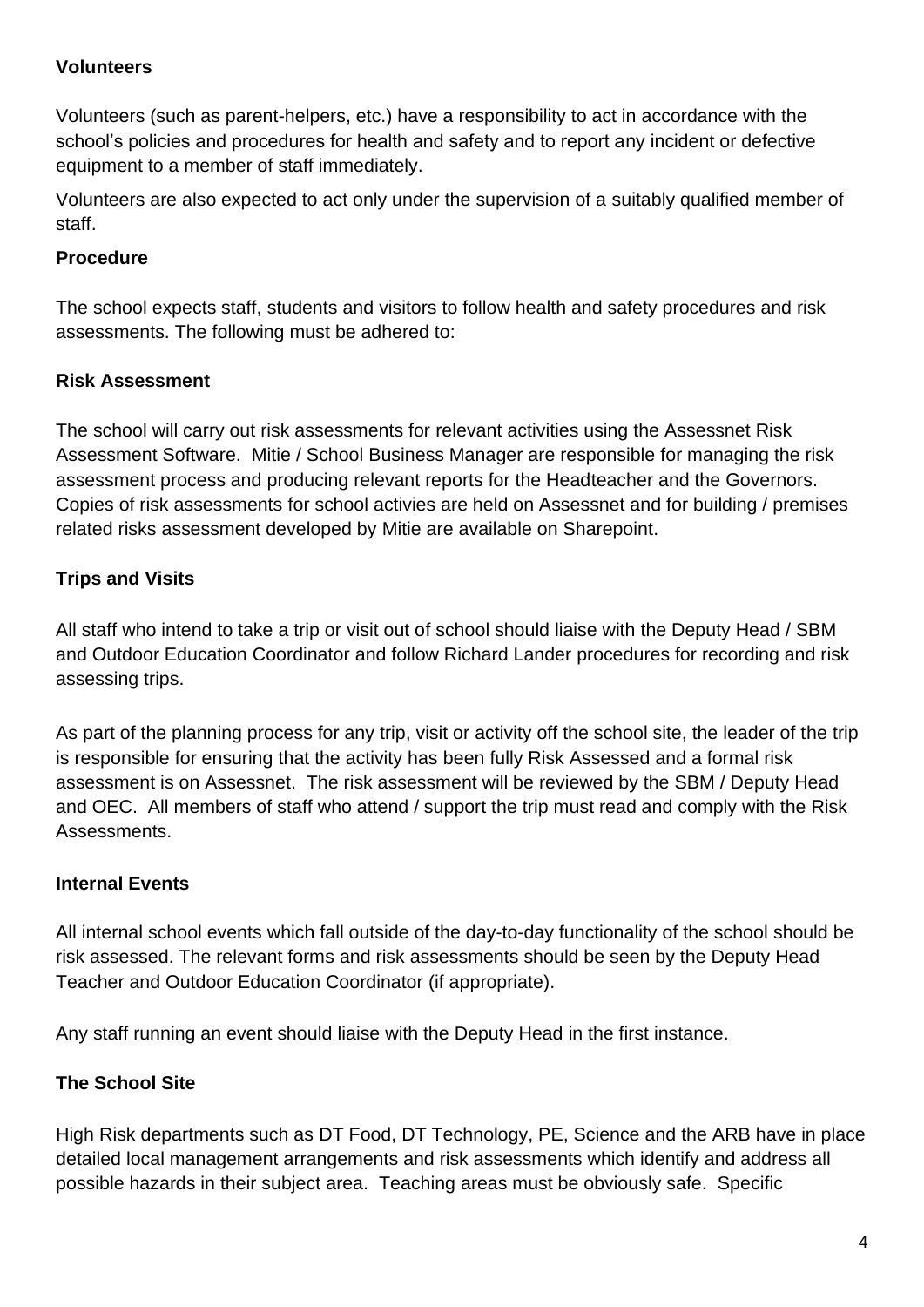departmental arrangements are in place for key departments i.e. locking of the Science classroom doors when a teacher is not present.

It is the responsibility of all members of staff, volunteers and visitors to report issues of health and safety. Staff must report this directly to the SBM. If there is imminent danger a member of SLT must be immediately informed. Visitors and students should inform a member of staff who must take appropriate action

In the event of a major health and safety incident the School will follow Cornwall Council advice.

Head of Departments must liaise with the School Business Manager to ensure all electrical items in their department are tested in line with the 5<sup>th</sup> edition of the IET Code of Practice for In-Service Inspection and Testing of Electrical Equipment (formerly PAT Testing) where necessary. HoDs should ensure that electrical items requiring testing are available. All staff will visually inspect electrical equipment before use for obvious defects and defective equipment will not be used and they will be reported to **Mitie**.

Line managers of support staff must risk assess the tasks carried out by their staff, where necessary to ensure those tasks are being carried out safely. The line manager must notify the School Business Manager of any health and safety training required.

If a personal item is required to be used in school for a one-off type event then permission must be sought from the School Business Manager and the equipment must have a current portable appliance certificate and be used with a residual current device.

All work equipment must be purchased from a reputable supplier for the type of equipment that is required.

Before purchase consideration must be given to

- the installation requirements,
- the suitability for purpose,
- the positioning and or the storage of the equipment,
- maintenance requirements (contracts & repairs);
- training and use of the equipment

Staff must not use new items of work equipment unless appropriate training has been given.

#### **Staff**

The school practises safer recruitment.

Medication for personal use by members of staff must also be kept in a secure location. E.g. handbags, etc containing such items must be locked away and not be left in the classroom where students could gain access to them.

#### **Lone Working**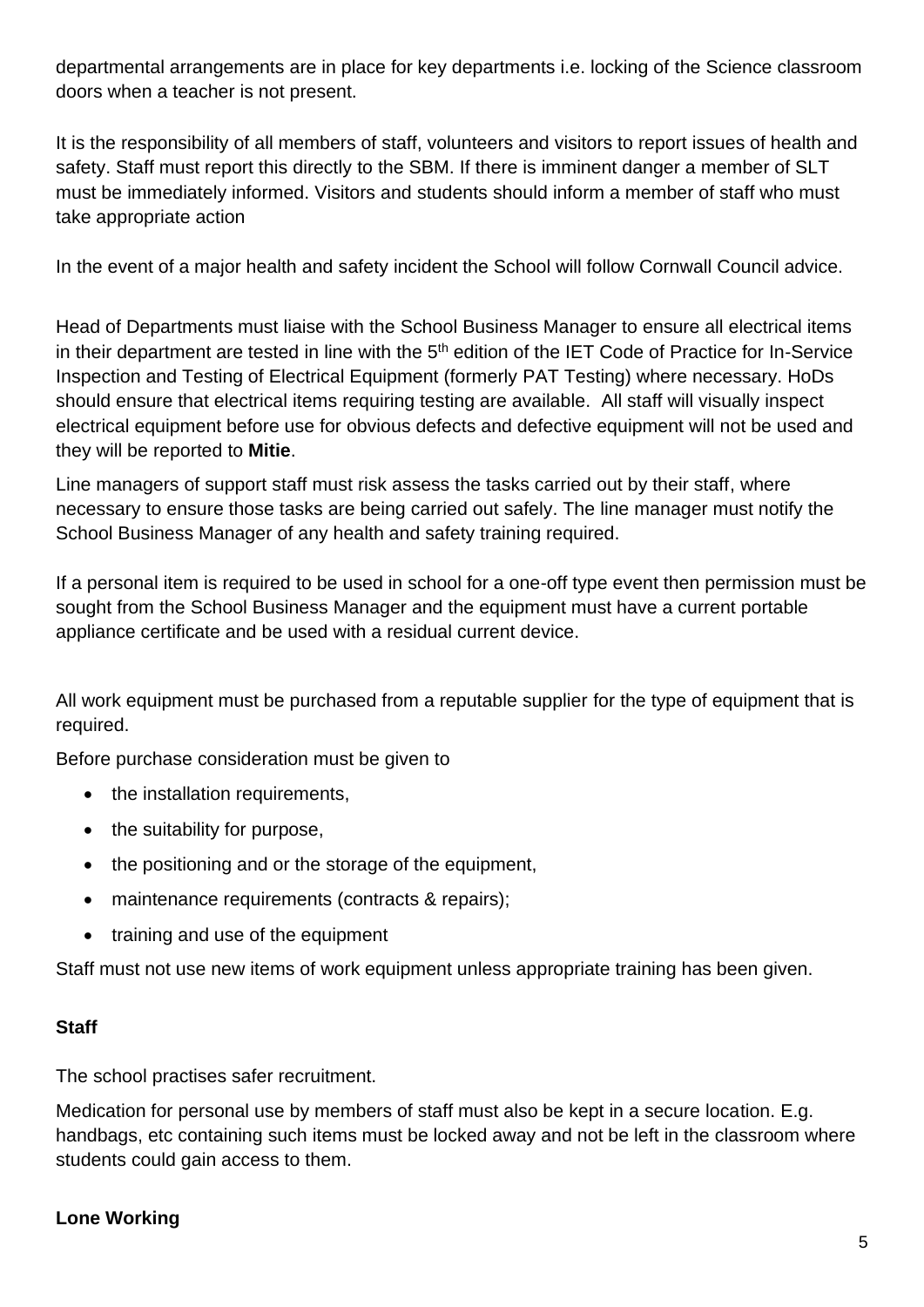Thie school site is managed by Mitie, so access to the working environment should normally be during core hours when a member of the site staff will be present. On the rare occasion that a member of staff is required to work in the school outside core hours or in situations or locations which are remote from other members of staff including employees working in the evenings, weekends or during the holiday in the school on their own, the school will assess the risk to these individuals and will introduce suitable controls to ensure that all risks are minimised. Any staff wishing to work outside normal school hours must have prior agreement / permission from the Deputy Head.

## **Training**

Training in general health and safety including risk assessment and site safety is given to new staff where appropriate. Training needs are identified by the line manager / HOD.

Training in risk assessment for areas or department which have been identified as higher risk departments, including PE, DT Food, DT Technology, Creative Arts, Science and the ARB is given through CLEAPPS or facilitated by the HOD or SBM.

### **Dangerous Substances**

These are risk assessed and kept in locked facilities. All substances which may be considered hazardous to health have been assessed using the Council's COSHH Database (except in Science – these are covered by the CLEAPPS Hazcard system). Assessments have been returned to the school and copies are available in the COSHH file in individual departments.

#### **Safe Working Procedures**

The risk assessments will be used to develop safe working procedures for appropriate activities, such as step ladder safety, which must be followed by all staff. For activities relating to the building or premises, copies of safe working procedures are available **from Mitie.** 

Personal protective equipment (PPE) must be supplied to control the hazard as a last resort; i.e. where the hazard cannot be reduced to an acceptable level of risk by other means.

Where identified by the process of Risk or COSHH assessment, personal protective equipment will be supplied to staff or students.

Examples – eye protection, hearing protection, gloves, high visibility wear, helmets, footwear.

Mitie/Dept Heads will be responsible for the purchase of PPE ensuring that it is of the correct type, is suitable for the purpose and of the correct size to ensure that the fit is comfortable for the wearer. (Where specialist PPE is required you may wish to refer to H&S Services for advice)

In addition, Mitie and Dept. Heads will ensure that suitable arrangements are in place for the storage, cleaning and replacement of PPE. (Replacement PPE must be readily available at all times).

When issued with PPE, persons are required to wear it where identified by Risk / COSHH assessments, keep it clean, store it correctly and report any faults so that replacements can be provided.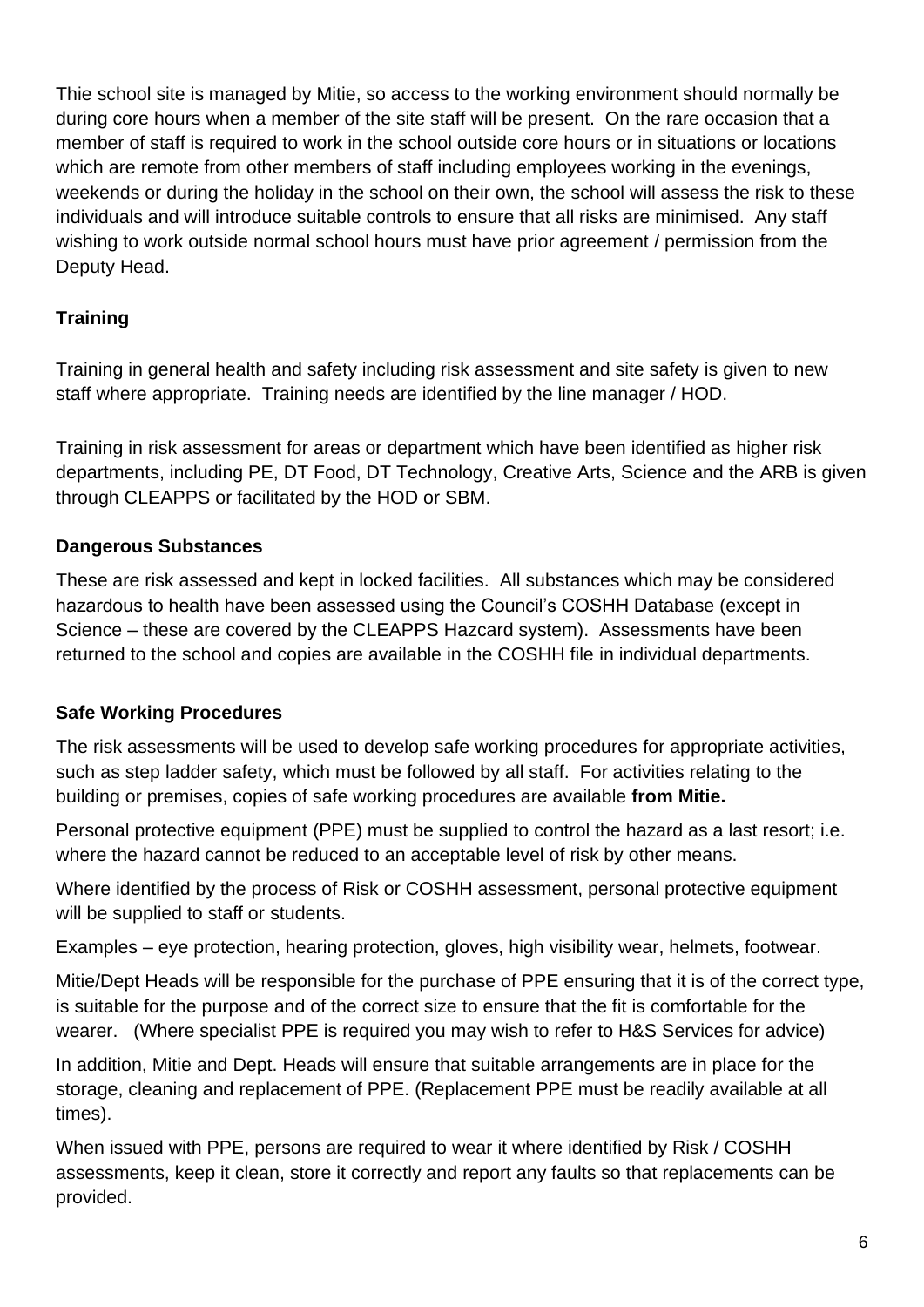All staff must ensure that they do not use any potentially hazardous substance with out first familiarising themselves with the requirements of the COSHH assessment.

## **COSHH Coordinator**

Mitie and Dept Heads/ School Business Manager are responsible for ensuring that, before any new substance/chemical is used, a COSHH assessment has been obtained from the Council.

The Dept Heads/ School Business Manager are responsible for ensuring that COSHH assessments are seen and understood by those staff who are exposed to the product/substance.

The Dept Heads/ School Business Manager are also responsible for ensuring that any updated COSHH assessments received are seen and understood by those who are exposed to the product/substance and that the COSHH file is kept up-to-date.

Mitie are responsible for ensuring that COSHH assessments are also obtained from contractors on site (both regular contracts such as cleaners and caterers and from builders, decorators, flooring specialists, etc) where persons may be affected by their use on site or the storage of such substances / materials may need to be controlled.

In addition, any hazardous substances / materials being used by artists, crafters, etc. must have appropriate COSHH assessments before being used in the school.

## **Electricity**

The school will undertake to inspect and test all portable electrical appliances by a competent person at least once per year. The school has arranged for these tests to be carried out by Mitie. All test certificates will be kept in the Caretakers' Office for the duration of the life of the appliance. Mitie is also responsible for liaising with Cornwall Council to arrange for a whole school fixed wiring inspection.

## **Violence**

The School has a Mutual Respect and Violence at Work policy

Mitie/Deputy Head are responsible for ensuring:

- All staff are aware of the policy
- All staff are aware of the guidance for avoiding violence at work
- All staff are aware of the procedures for dealing with violent incidents
- All staff are aware of the procedures for reporting violent incidents
- All staff are aware of the support facilities available to victims of violence at work
- All incidents of verbal and physical abuse to be recorded using the on-line accident reporting system.

#### **Team Teach / Use of restrictive physical interventions**

Team teach is a training package for staff utilising de-escalation and positive handling strategies to support a child when they are in a crisis situation. Within this school appropriate members of staff are trained in team teach techniques. A specific policy, aimed at the control of students, has been adopted.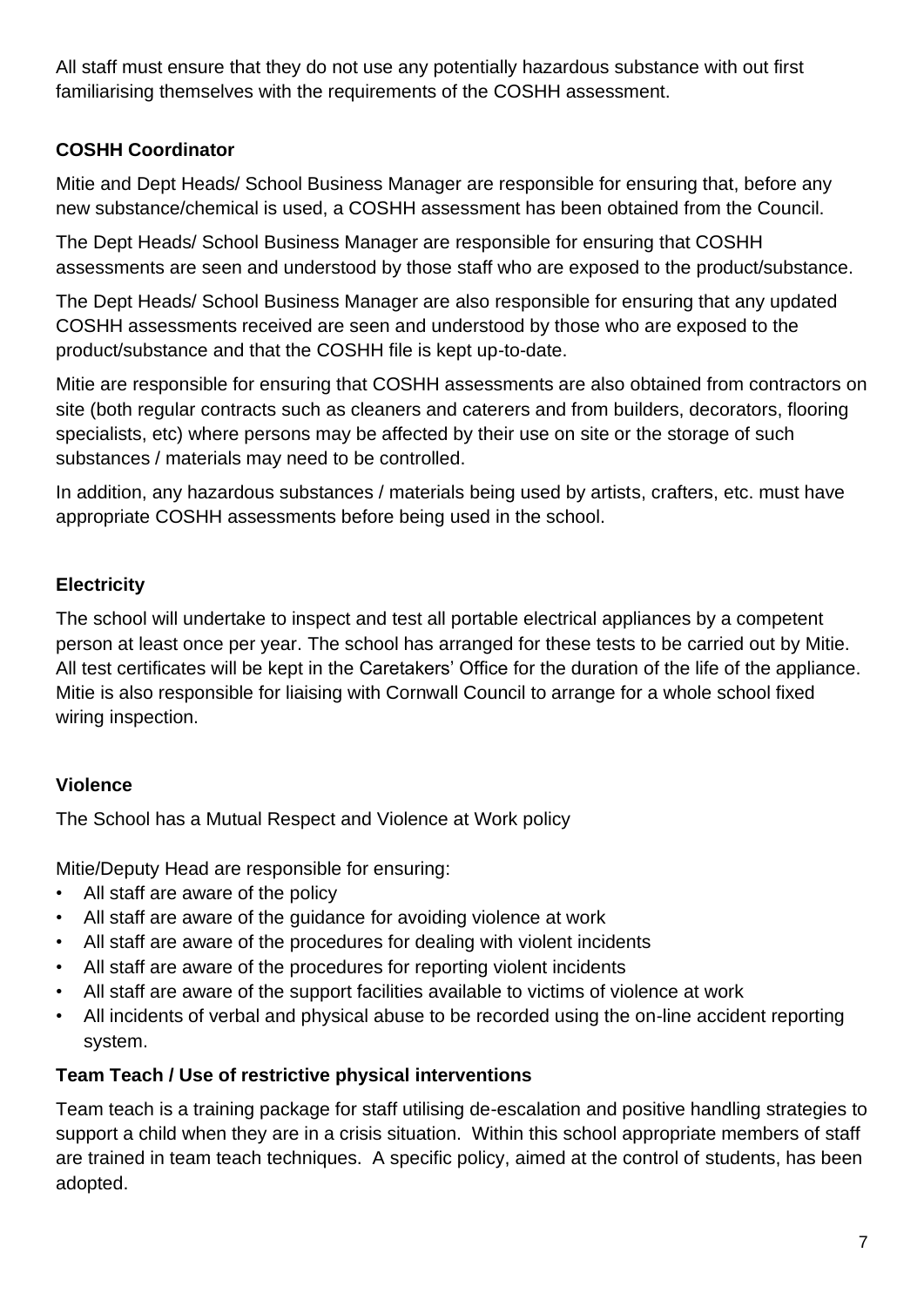#### **Arrangements for Supervision of Students**

The school will be open from **8am** to **4pm** on weekdays during term times. Between 8am and 3pm supervision will be provided across the school site, and between 3pm and 4pm supervision will be provided in designated areas. Students will not be allowed on site outside these times unless attending supervised twilight activities.

#### **Supervision Between 8am and 8.30am**

The Extended Leadership Team and a complement of staff from Student Support will operate as a supervisory team with two key members having responsibility for specific days.The open nature of the school lends itself to a wandering brief up until 8.15am when there are few students on the premises. Specific coverage of entries becomes necessary when the buses arrive.

#### **Supervision at Break Time**

Each Duty Team Leader leads a team of teaching staff that is distributed/directed to cover designated areas of the school on specific days.

#### **Supervision at Lunch Time**

A team of lunchtime supervisors supervise the dining hall and assists a team of support staff and ELT. Priority is given to key areas of activity. With many lunchtime extra curricular activities taking place each day it is the responsibility of the club team to supervise the activities and changing rooms.

#### **Supervision of Students at the End of School**

Teams of support staff supervise the students as they leave school and board buses. After this ten minute period all students left in the building are there under the supervision of the staff running clubs and activities. This also applies to twilight classes and community lets. The school expects community lets, which cater for students, to be staffed by personnel that have undergone successful DBS checks.

All of the activities listed above follow specified emergency evacuation procedures.

#### **Areas to be Used by Students Outside of Lessons**

Students are allowed in the corridors and classrooms other than Science, DT and ICT and Creative Arts plus the dining hall. Outside ball games are permitted on the tennis courts and MUGA (Summer Term) The rear courtyard is the only other outdoor area available to students. The geography of the newly planned and constructed site enables students to be kept away from vehicles and parking areas. Collection points and associated pick up points are clearly marked at the front of the premises.

#### **School Security**

**Mitie** is the appointed person who is responsible for the security of the school at the end of the day by ensuring that doors, windows, skylights etc are secured. **Mitie** is also responsible for carrying out checks of the premises during the school holidays.

#### **SCHOOL STAFF/GOVERNORS RESPONDING TO CALL OUTS**